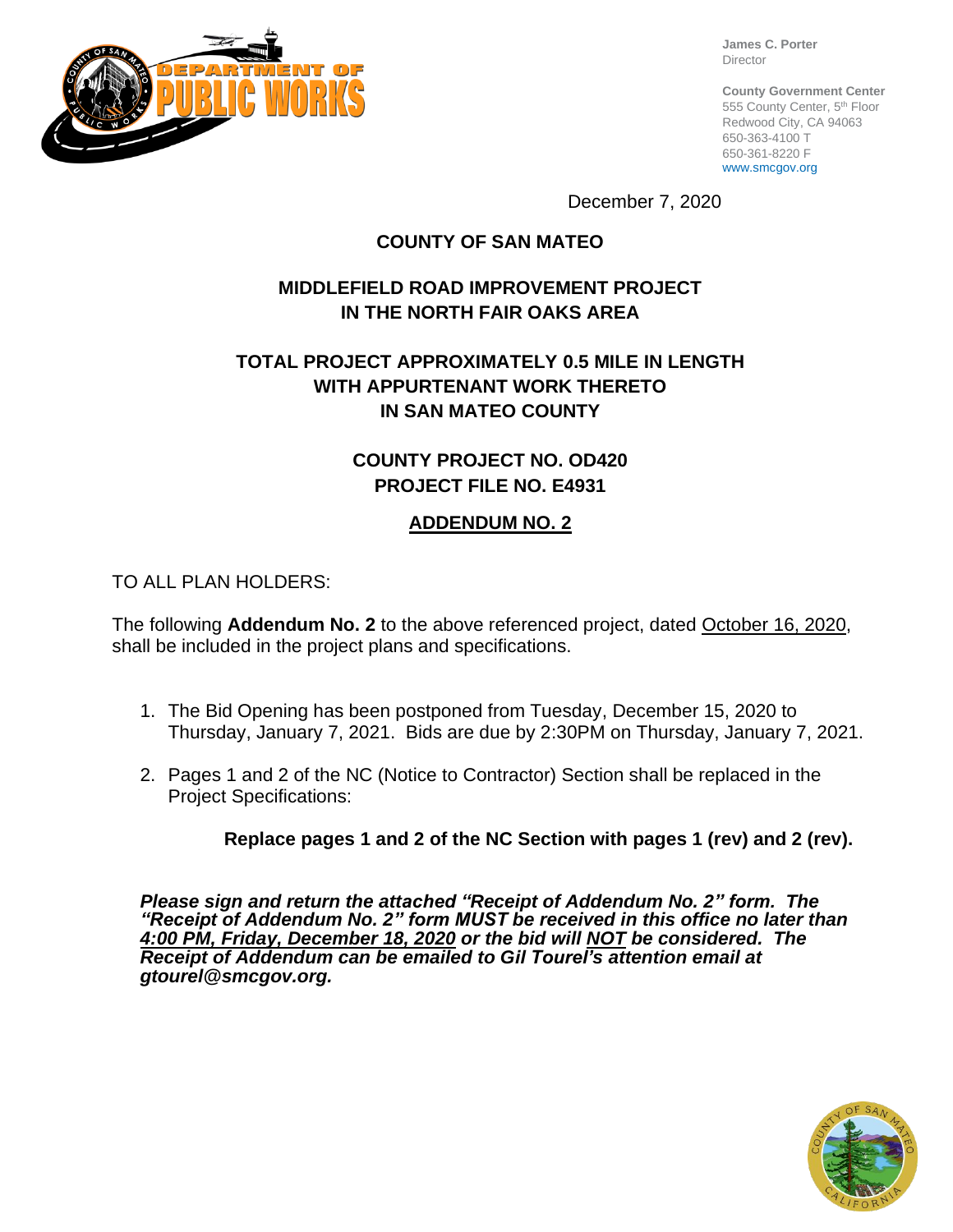# To All Plan Holders **Middlefield Road Improvement Project**

Addendum No. 2 December 7, 2020

#### Page 2

If you have any questions or require additional information, please contact Monika Raman, Carter Choi, or Gil Tourel of our office at (650) 363-4100. They can also be reached by e-mail at:

> mraman@smcgov.org [cchoi@smcgov.org](mailto:cchoi@smcgov.org) [gtourel@smcgov.org](mailto:gtourel@smcgov.org)

> > Very truly yours,

James C. Porter Director of Public Works

JCP:AMS:GT:CC:MR

F:\Users\design\C3D\E4931000\_Middlefield Rd\Bid Process\Addendums (OD420)\Addendum No.2\Addendum No.2 Cover Letter.doc

- Encl.- "Receipt of Addendum No. 2" Form Revised Pages 1 (rev) and 2 (rev) of the NC (Notice to Contractor) Section
- cc: Ann M. Stillman, Deputy Director, Engineering and Resource Protection Gil Tourel, Principal Civil Engineer, Engineering and Construction Carter Choi, Senior Civil Engineer, Project Development and Design Monika Raman, Associate Civil Engineer, Project Development and Design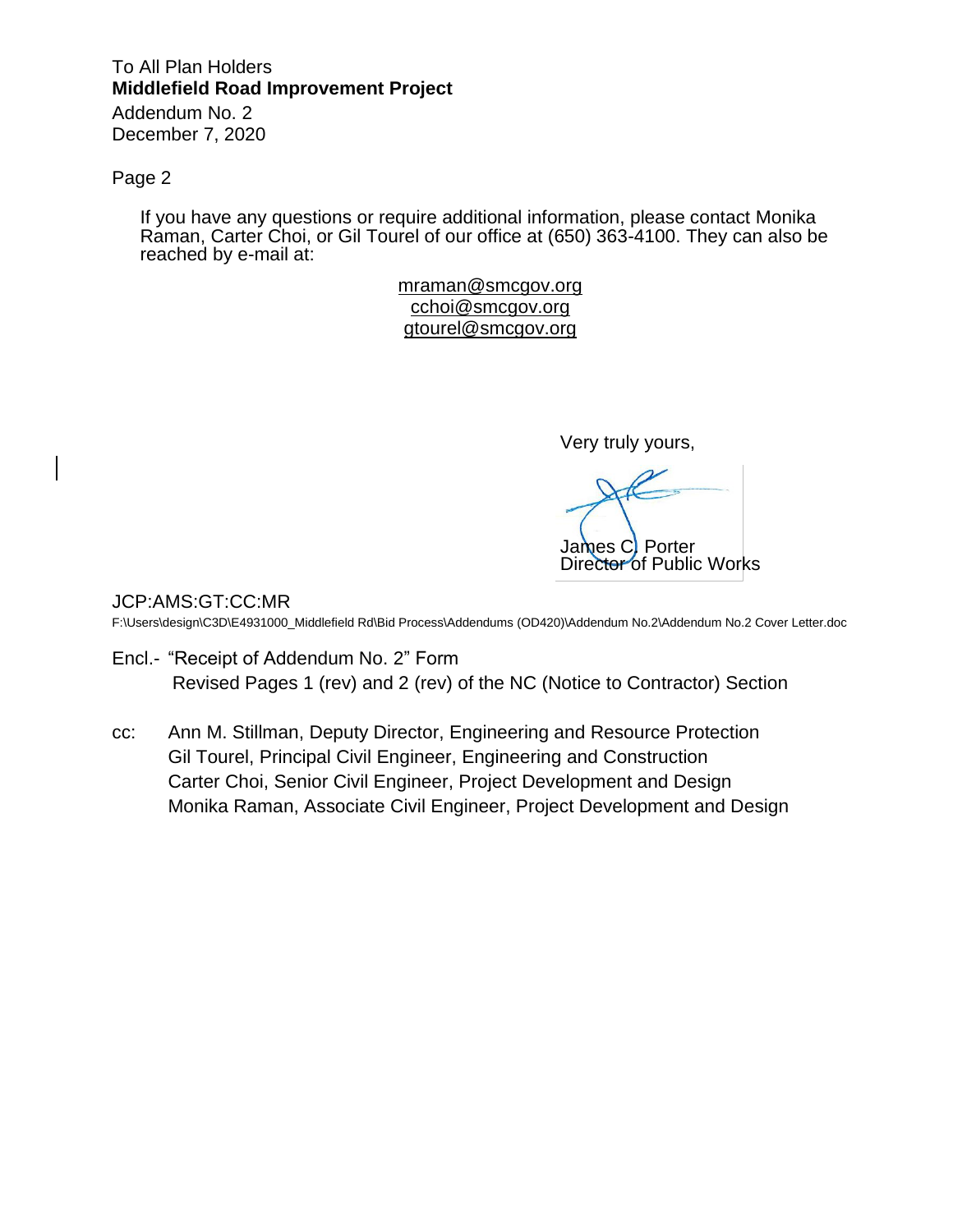

James C. Porter Director

**County Government Center** 555 County Center, 5<sup>th</sup> Floor Redwood City, CA 94063 650-363-4100 T 650-361-8220 F

www.smcgov.org

December 7, 2020

#### **COUNTY OF SAN MATEO**

### **MIDDLEFIELD ROAD IMPROVEMENT PROJECT IN THE NORTH FAIR OAKS AREA**

### **TOTAL PROJECT APPROXIMATELY 0.5 MILE IN LENGTH WITH APPURTENANT WORK THERETO IN SAN MATEO COUNTY**

## **COUNTY PROJECT NO. OD420 PROJECT FILE NO. E4931**

## **RECEIPT OF ADDENDUM NO. 2**

I, \_\_\_\_\_\_\_\_\_\_\_\_\_\_\_\_\_\_\_\_\_\_\_\_\_\_\_\_\_\_\_\_\_\_\_\_\_\_\_\_\_\_\_\_\_\_\_\_\_\_\_\_\_\_\_, an

authorized representative for

\_\_\_\_\_\_\_\_\_\_\_\_\_\_\_\_\_\_\_\_\_\_\_\_\_\_\_\_\_\_\_\_\_\_\_\_\_\_\_\_\_\_\_\_\_\_\_\_\_\_\_\_\_\_\_\_\_\_\_\_, have received

**Addendum No. 2** for the Middlefield Road Improvement Project from an authorized representative of the County of San Mateo, to be included in the Specifications for the above referenced project.

This form must be signed and received in the offices of the County of San Mateo, Department of Public Works *no later than* **4:00 PM, Friday, December 18, 2020.**

"Contractor"

\_\_\_\_\_\_\_\_\_\_\_\_\_\_\_\_\_\_\_\_\_\_\_\_\_\_\_\_\_\_\_\_\_\_\_\_\_\_\_\_ (Print)

\_\_\_\_\_\_\_\_\_\_\_\_\_\_\_\_\_\_\_\_\_\_\_\_\_\_\_\_\_\_\_\_\_\_\_\_\_\_\_\_ (Signature)

> \_\_\_\_\_\_\_\_\_\_\_\_\_\_\_\_\_\_\_\_ (Date)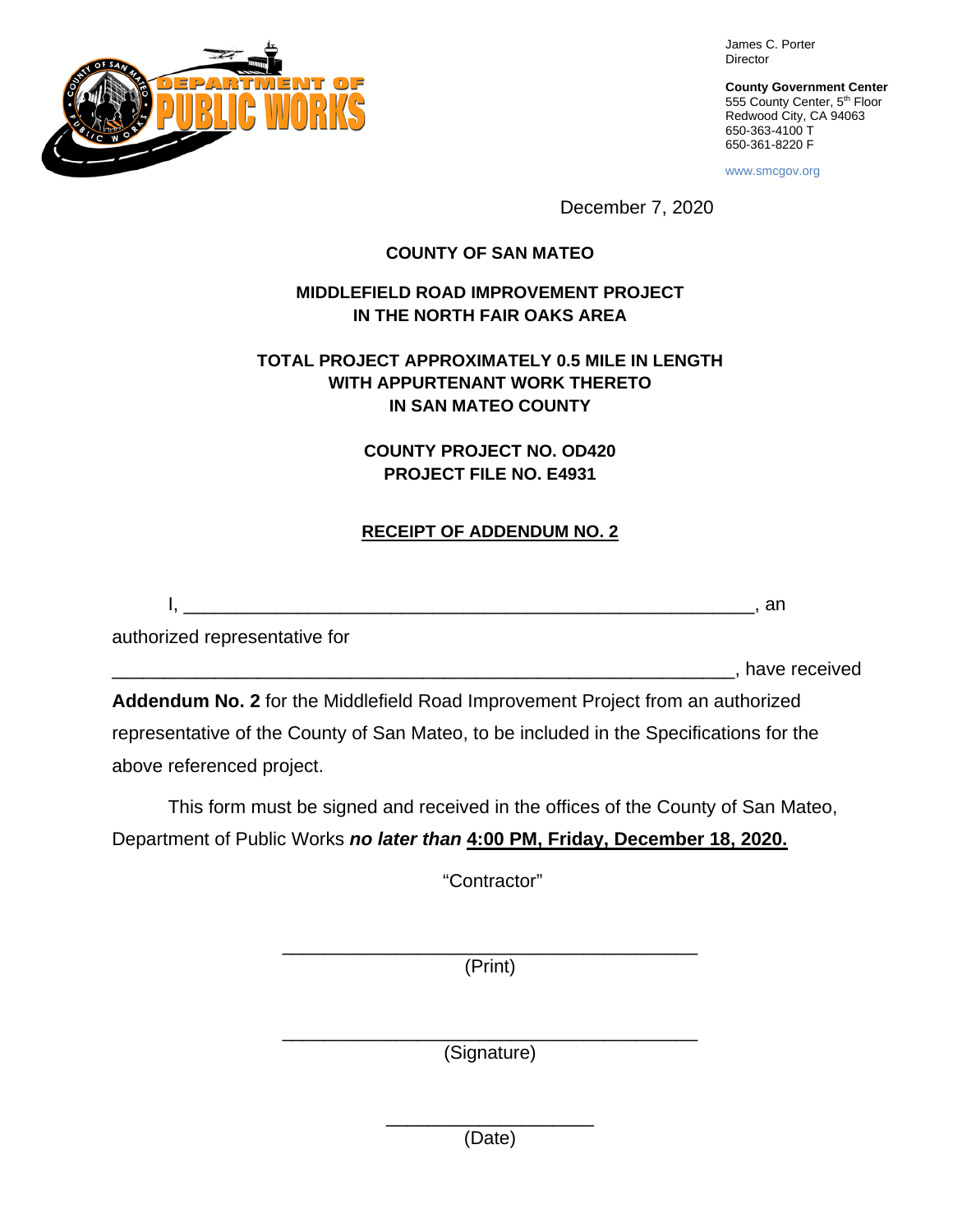# **COUNTY OF SAN MATEO STATE OF CALIFORNIA**

## **NOTICE TO CONTRACTORS**

#### **NOTICE IS HEREBY GIVEN,** that

Sealed bids will be received either by mail to the office of the County Manager/Clerk of the Board of Supervisors, or hand-delivered within one half (1/2) hour prior to the bid opening to the main public entrance of the Hall of Justice and Records, 400 County Center, Redwood City, California, 94063 until the hour of

#### **2:30 p.m., Thursday, January 7, 2021**

which all bids (mailed in or hand-delivered) will then be transmitted to the main public entrance of the Hall of Justice and Records at 400 County Center, Redwood City, where the bids will be publicly opened and read aloud for the following project in accordance with the specifications therefore and to which special reference is made as follows:

#### **MIDDLEFIELD ROAD IMPROVEMENT PROJECT IN THE NORTH FAIR OAKS AREA**

#### **TOTAL PROJECT APPROXIMATELY 0.5 MILE IN LENGTH WITH APPURTENANT WORK THERETO IN SAN MATEO COUNTY**

#### **COUNTY PROJECT NO. OD420 PROJECT FILE NO. E4931**

Bids are required for the entire work described herein.

**Bidders are further advised of the following:**

- **(1) Contractor should be placed on a Plan Holders List for bidding. To be placed on the Plan Holders List, the Contractor shall either:**
	- **a. Purchase Plans and Specifications, including forms of proposal and contract, from the County of San Mateo Department of Public Works. When purchasing by phone (650-363-4100), please send check to 555 County Center, 5th Floor, Redwood City, CA 94063; OR**
	- **b. Complete and sign the Plan Holder's Affidavit by using the link below and you will receive a separate link for downloading an electronic copy of the Plans and**